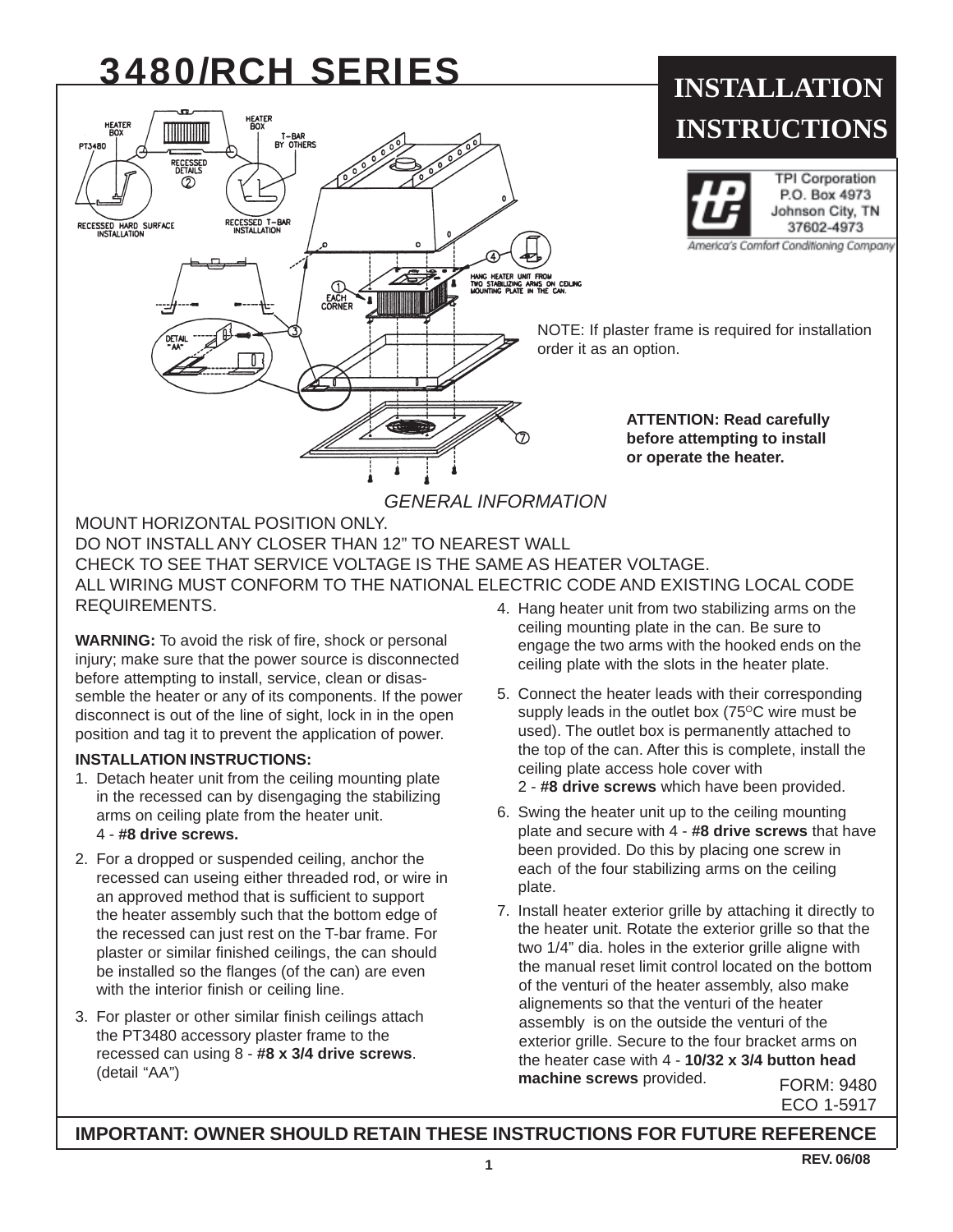**CAUTION:** To avoid the risk of fire, shock or personal injury; do not insert or allow any foreign objects or hands to enter any ventilation or exhaust openings.

## **THERMAL CUTOUT IDENTIFICATION**

All 480V Models employ a automatic limit control. 208, 240 and 277V models may employ zero-volt or capillary manual reset limit control.

Models with capillary type manual reset limit control. This device is located on the heater venturi (bottom of unit as installed) with the capillary routed around the outside of the element assembly.

## **THERMAL CUTOUT OPERATION (WITH ZERO-VOLT RESET)**

To reset thermal cutout disconnect all power for 5 minutes then energize unit. If fault continues disconnect power and check for causes.

## **THERMAL CUTOUT OPERATION (WITH CAPILLARY MANUAL RESET)**

To reset thermal cutout, first disconnect power from the unit allowing time to cool, locate the two 1/4" dia. openings in the front grille.Using a small screwdriver or pencil press the reset button (with minimal amount of force) through the 1/4" opening, then restore power to the unit. If fault continues disconnect power and check for causes.

# **THERMAL CUTOUT** (480 volt models)

If for any reason temperatures increase beyond normal limits, safety thermal limit will open de-energizing heating element and fan motor. Check entire installation to determine cause of overheating and take corrective measures. The limit control is the automatic reset type and after cooling will reset, allowing heater to resume operation.

11/16 23 13/16 2111/16"

> 23 13/16 **TOP VIEW**



**WIRING DIAGRAMS:** Shown on pages 4, 5, 6 and 7 WD-1, -3, -5, -7, -9, -11, -13, -15, -17 and -19 are diagrams of units that employ (zero-volt) manual reset limit control devices.

WD-2, -4, -6, -8, -10, -12, -14, -16, -18 and -20 are diagrams of units that employ (capillary) manual reset limit control devices.

### **OPTIONAL LOUVERED DIFFUSER**



 The factory installed louvered diffuser can be adjusted to direct air flow as desired. If necessary the louvered diffuser can be rotated 90 degrees by removing the four mounting scews and turning the louvered diffuser to the desired position and attaching to the grille. Care must be taken to align the notched corners of the diffuser frame with the reset holes in the grille. The louvered diffuser cannot be used in conjunction with the standard circular outlet.



1/4" SQ. SLOTS.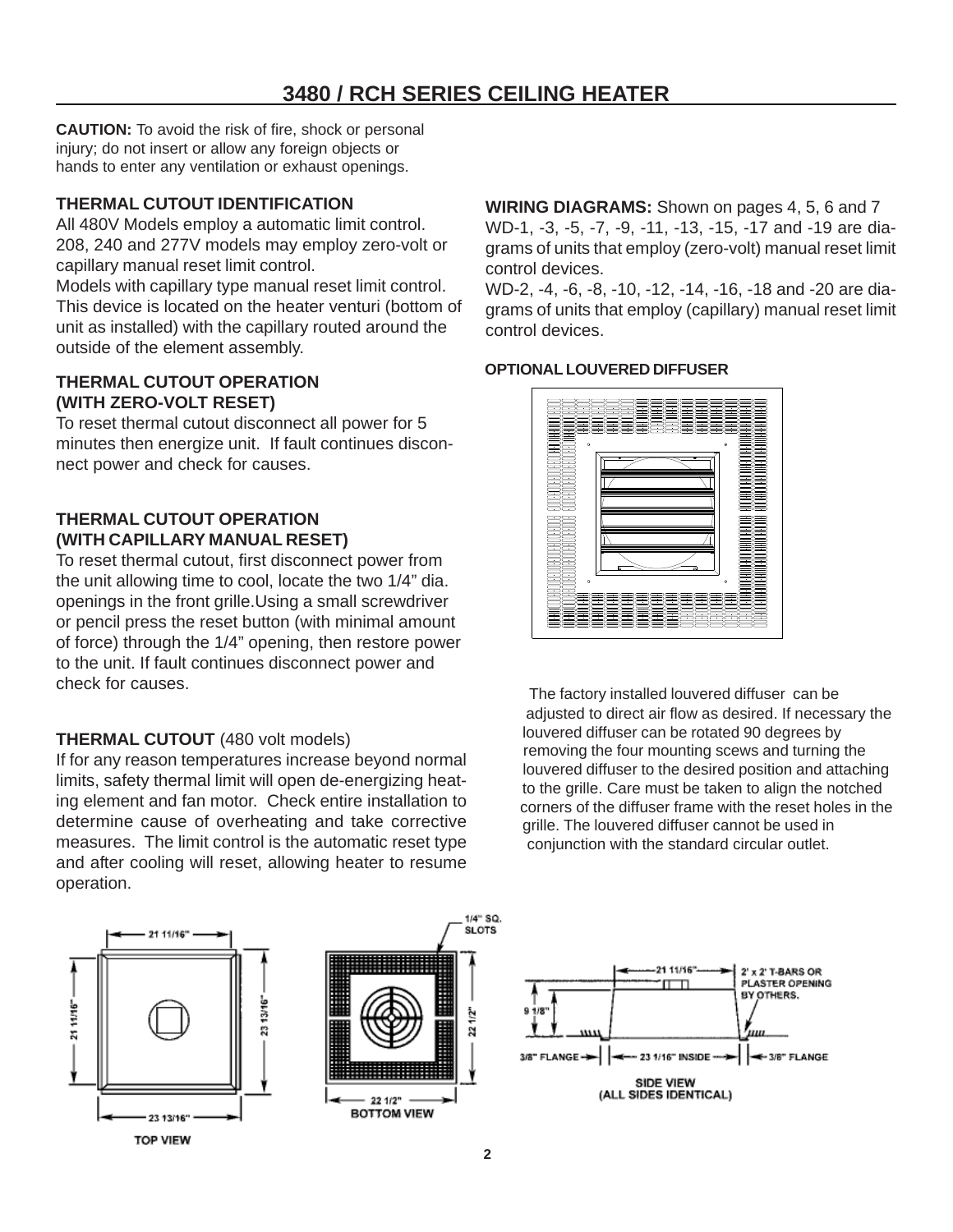

|                    | 3480         | Volts -      | Wattage | <b>Reference Letter</b> |              |                      |                          |
|--------------------|--------------|--------------|---------|-------------------------|--------------|----------------------|--------------------------|
| <b>RCH</b>         |              |              |         | E                       | D            | C                    | C                        |
| <b>Model</b>       | <b>Model</b> | <b>Phase</b> |         | <b>Element</b>          | <b>Motor</b> | <b>Disc Type</b>     | (Capillary) Manual Reset |
|                    |              |              |         | assy.                   | P/N          | <b>Limit Control</b> | <b>Limit Control</b>     |
| 81RCH <sub>2</sub> | F3482        | $208-1$      | 2000    | 73042-026               | 56562-011    |                      | 58530-001                |
| 21RCH <sub>2</sub> | H3482        | $240 - 1$    | 2000    | 73042-027               | 56562-013    |                      | 58530-001                |
| 71RCH <sub>2</sub> | G3482        | $277 - 1$    | 2000    | 73042-028               | 56562-015    |                      | 58530-001                |
| 81RCH3             | F3483        | $208-1$      | 3000    | 73042-030               | 56562-011    |                      | 58530-001                |
| 21RCH3             | H3483        | $240 - 1$    | 3000    | 73042-031               | 56562-013    |                      | 58530-001                |
| 71RCH3             | G3483        | $277 - 1$    | 3000    | 73042-032               | 56562-015    |                      | 58530-001                |
| 81RVH4             | F3484        | $208 - 1$    | 4000    | 73042-034               | 56562-011    |                      | 58530-002                |
| 21RCH4             | H3484        | $240 - 1$    | 4000    | 73042-035               | 56562-013    |                      | 58530-002                |
| 71RCH4             | G3484        | $277 - 1$    | 4000    | 73042-036               | 56562-015    |                      | 58530-002                |
| 81RCH5             | F3485        | $208 - 1$    | 5000    | 73042-038               | 56562-011    |                      | 58530-002                |
| 21RCH5             | H3485        | $240 - 1$    | 5000    | 73042-039               | 56562-013    |                      | 58530-002                |
| <b>71RCH5</b>      | G3485        | $277 - 1$    | 5000    | 73042-040               | 56562-015    |                      | 58530-002                |
| 83RCH4             | J3484        | 208-3        | 4000    | 73042-034               | 56562-011    |                      | 58530-002                |
| 23RCH4             | K3484        | $240 - 3$    | 4000    | 73042-035               | 56562-013    |                      | 58530-002                |
| 83RCH5             | J3485        | $208-3$      | 5000    | 73042-038               | 56562-011    |                      | 58530-002                |
| 23RCH5             | K3485        | 240-3        | 5000    | 73042-039               | 56562-013    |                      | 58530-002                |
| 41RCH <sub>2</sub> | P3482        | 480-1        | 2000    | 73042-029               | 56562-018    | 51139-001            |                          |
| 41RCH <sub>3</sub> | P3483        | 480-1        | 3000    | 73042-033               | 56562-018    | 51139-001            |                          |
| 41RCH4             | P3484        | 480-1        | 4000    | 73042-037               | 56562-018    | 51139-002            |                          |
| 41RCH <sub>5</sub> | P3485        | 480-1        | 5000    | 73042-041               | 56562-018    | 51139-002            |                          |
| 43RCH4             | Y3484        | 480-3        | 4000    | 73042-036               | 56562-018    | 51139-002            |                          |
| 43RCH <sub>5</sub> | Y3485        | 480-3        | 5000    | 73042-040               | 56562-018    | 51139-002            |                          |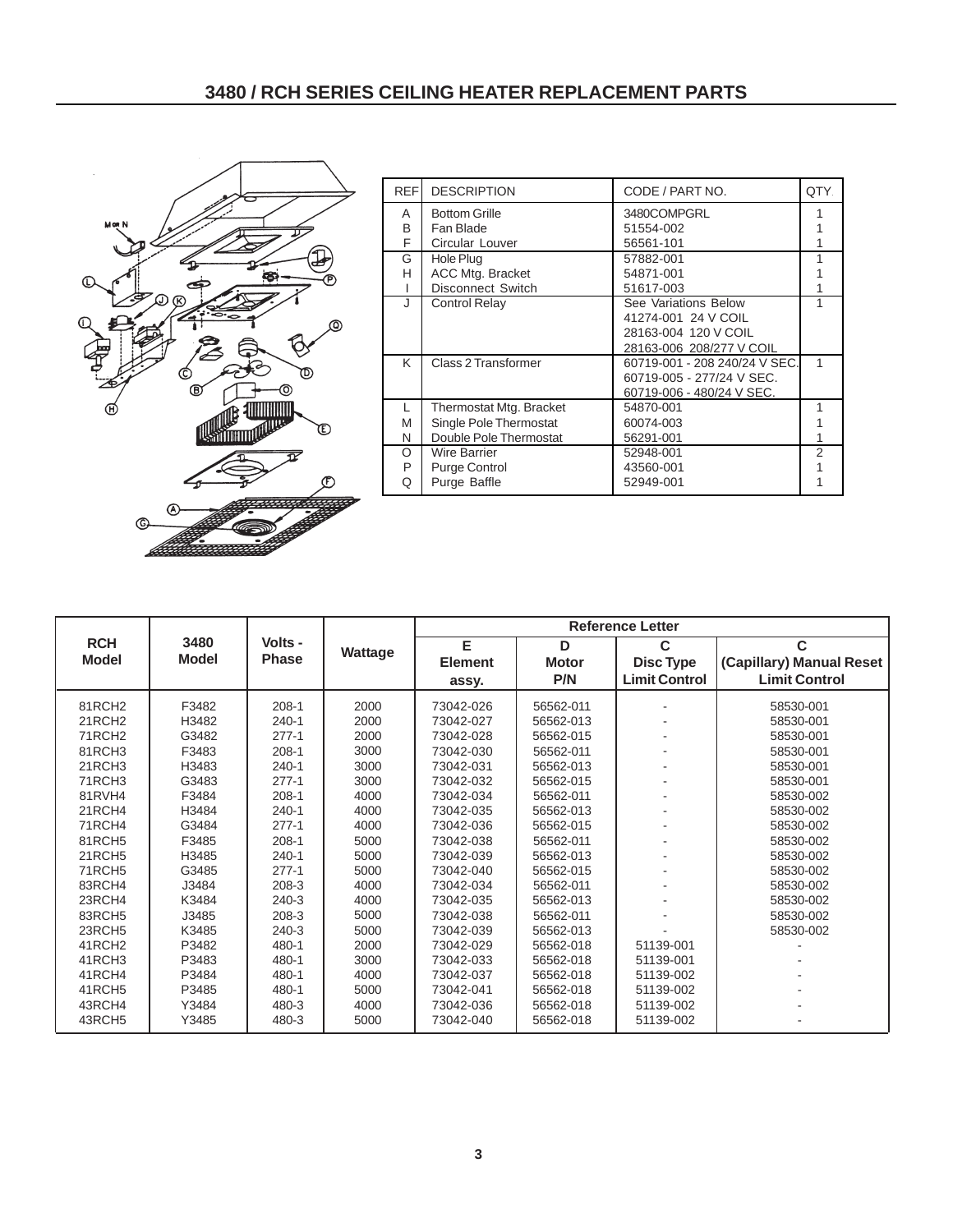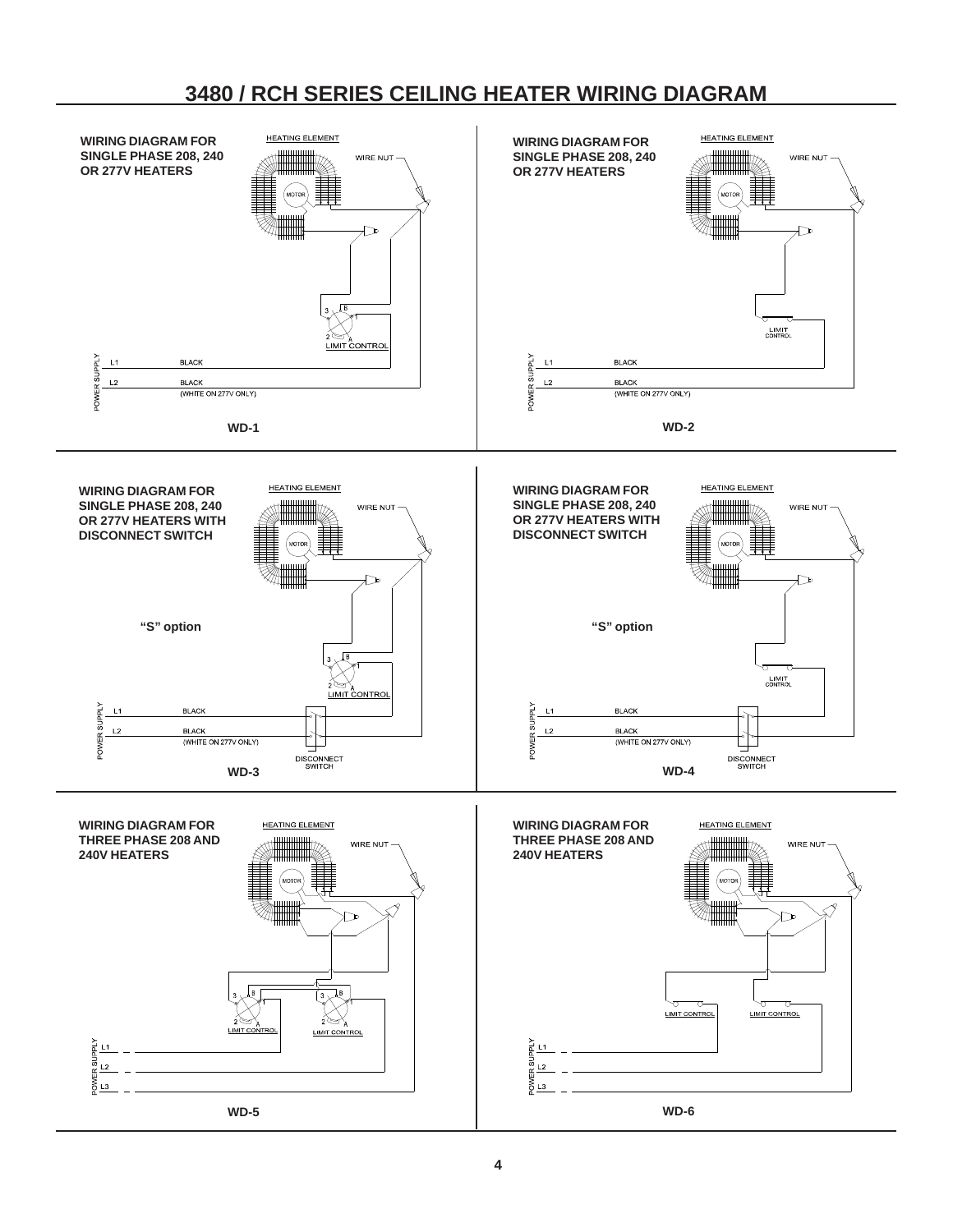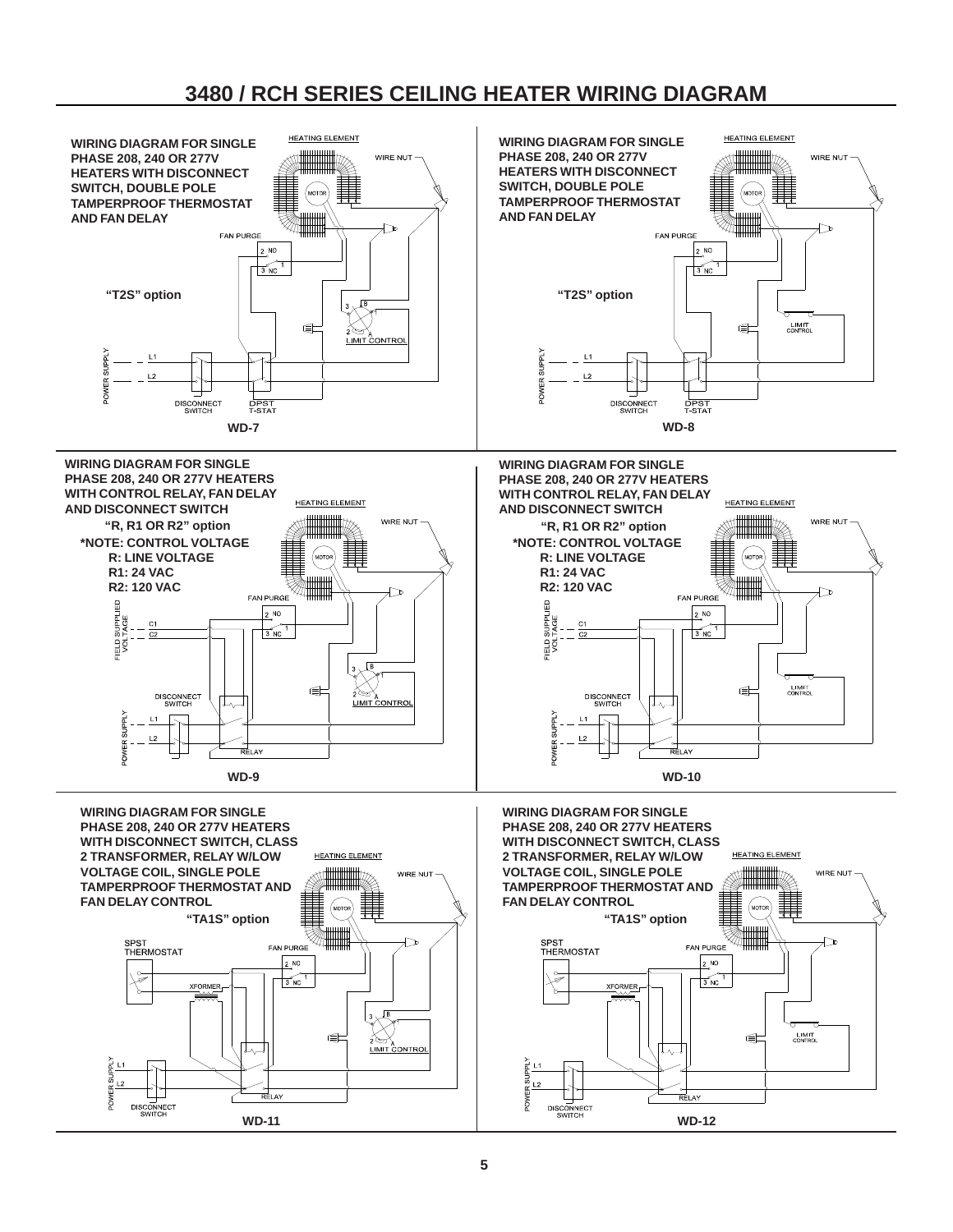